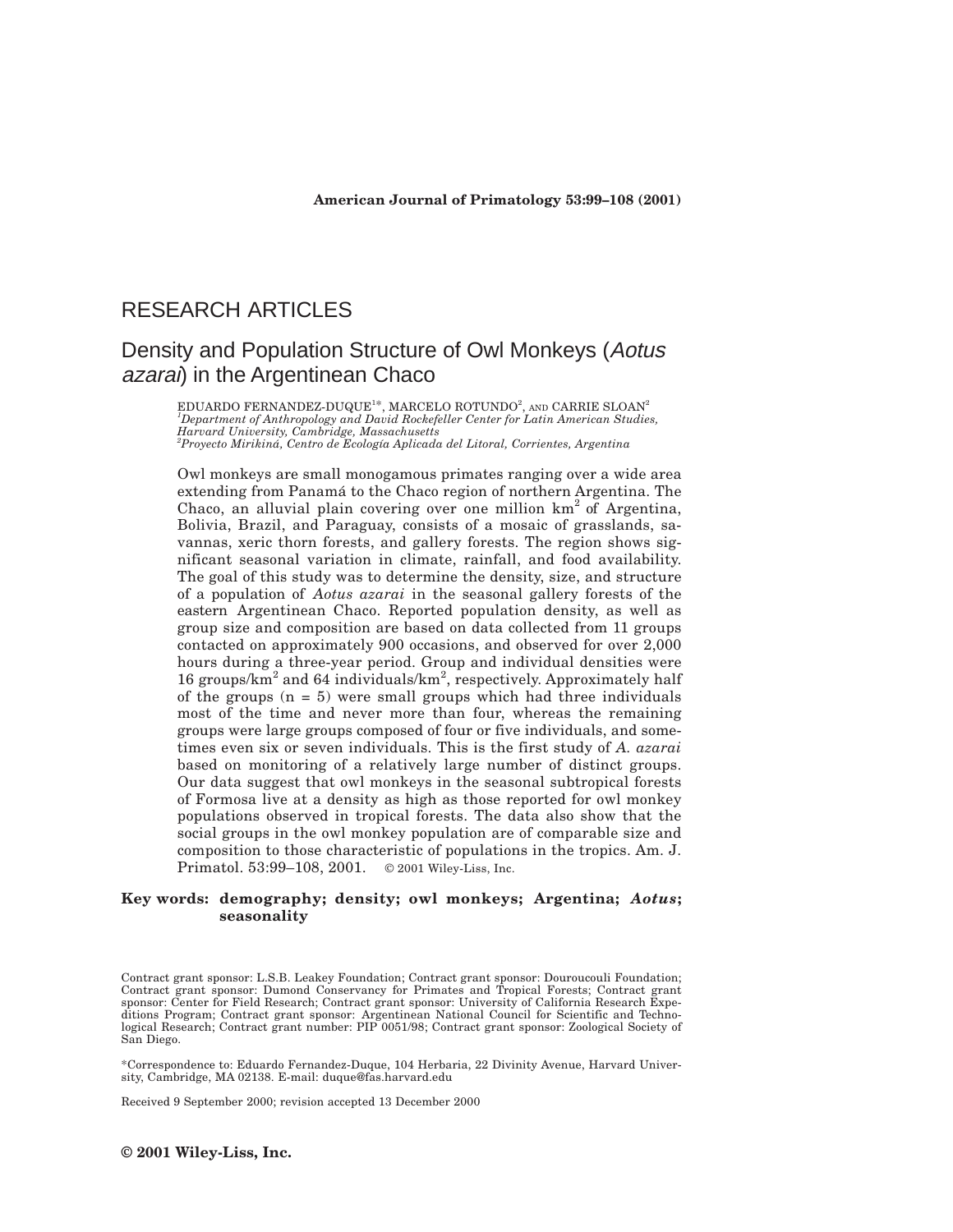# **INTRODUCTION**

Owl monkeys (*Aotus spp*.) are small arboreal primates living in groups generally consisting of an adult heterosexual pair, one infant, and one or two juveniles [Wright, 1994]. The taxonomy of the genus remains a matter of debate, with the number of recognized species varying between nine and five [Ford, 1994]. The different species cover a wide range extending from Panamá to the Argentinean Chaco. The Chaco is an alluvial plain covering over one million  $km^2$  of Argentina, Bolivia, Brazil, and Paraguay [Redford et al., 1990]; and consists of a mosaic of grasslands, savannas, xeric thorn forests, and gallery forests. In the eastern Argentinean Chaco, owl monkeys (*A. azarai*) are found in the gallery forests and patches of dry forests scattered in the matrix of savannas characteristic of the area [Stallings, 1989; Wright, 1985; Zunino et al., 1985].

The eastern Argentinean Chaco is characterized by significant fluctuations in temperature and rainfall. During 1998–1999, mean winter temperatures were 11° lower (May–August, 16°C) than mean summer temperatures (December– March, 27°C (Fernandez-Duque, unpublished data)). Maximum (42°C) and minimum temperatures (0°C) were also extreme, and persisted for several days. Annual and seasonal rainfall also varies in the Chaco. Relatively dry years (range: 1090– 1350 mm, n = 8 yr) alternated with relatively wet years between 1977 and 1999 (1800–2100 mm, n = 8 (Estancia Guaycolec's rainfall records)). Although rainfall is not strictly seasonal (9 mo exceeded 100 mm, 1977–1999), monthly averages tended to be lower during June–August (60 mm/mo) than they were during the fall (April: 240 mm/mo) or spring (November: 211 mm/mo).

The smaller forest cover offered by a relatively less diverse gallery forest [Placci, 1995], as well as the marked rainfall fluctuations, can help explain primate diversity in the Chaco [Kay et al, 1997; Peres & Janson, 1999]. It has been suggested that a decrease in the structural complexity of the forest and the corresponding decrease in the number of available niches may be associated with fewer species coexisting in sympatry [Ganzhorn, 1999]. Descriptions of the primate communities in the Chaco are in general agreement with this model. In the more humid and diverse Chaco of North Paraguay, the primate community includes four species, whereas only two species are found in the drier areas of the region [Stallings, 1989; Wright, 1985]. In the Argentinean Chaco, only two primate species live in sympatry: black howler monkeys (*Alouatta caraya* [Brown & Zunino, 1994] and owl monkeys (*A. azarai* [Arditi & Placci, 1990; Fernandez-Duque & Bravo, 1997; Rathbun & Gache, 1980]).

In this study we use demographic data collected during three years to describe the density, size, and structure of a population of owl monkeys in the seasonal gallery forests of the Pilagá River in the eastern Argentinean Chaco. Our data contribute to an understanding of the possible effects of latitude, rainfall, extreme temperatures, forest diversity, and coexisting species on the demography of one of the most widespread primate genera in the neotropics [Peres & Janson, 1999].

# **METHODS**

# **Study Area**

The area includes a mosaic of grasslands, savannas, and dry and gallery forests. The semideciduous gallery forest, which represents 8.5% of the total area of the ranch [Placci, 1995], is found along the banks of the Riacho Pilagá.

Seventy ha of forest were mapped to facilitate the location of the different groups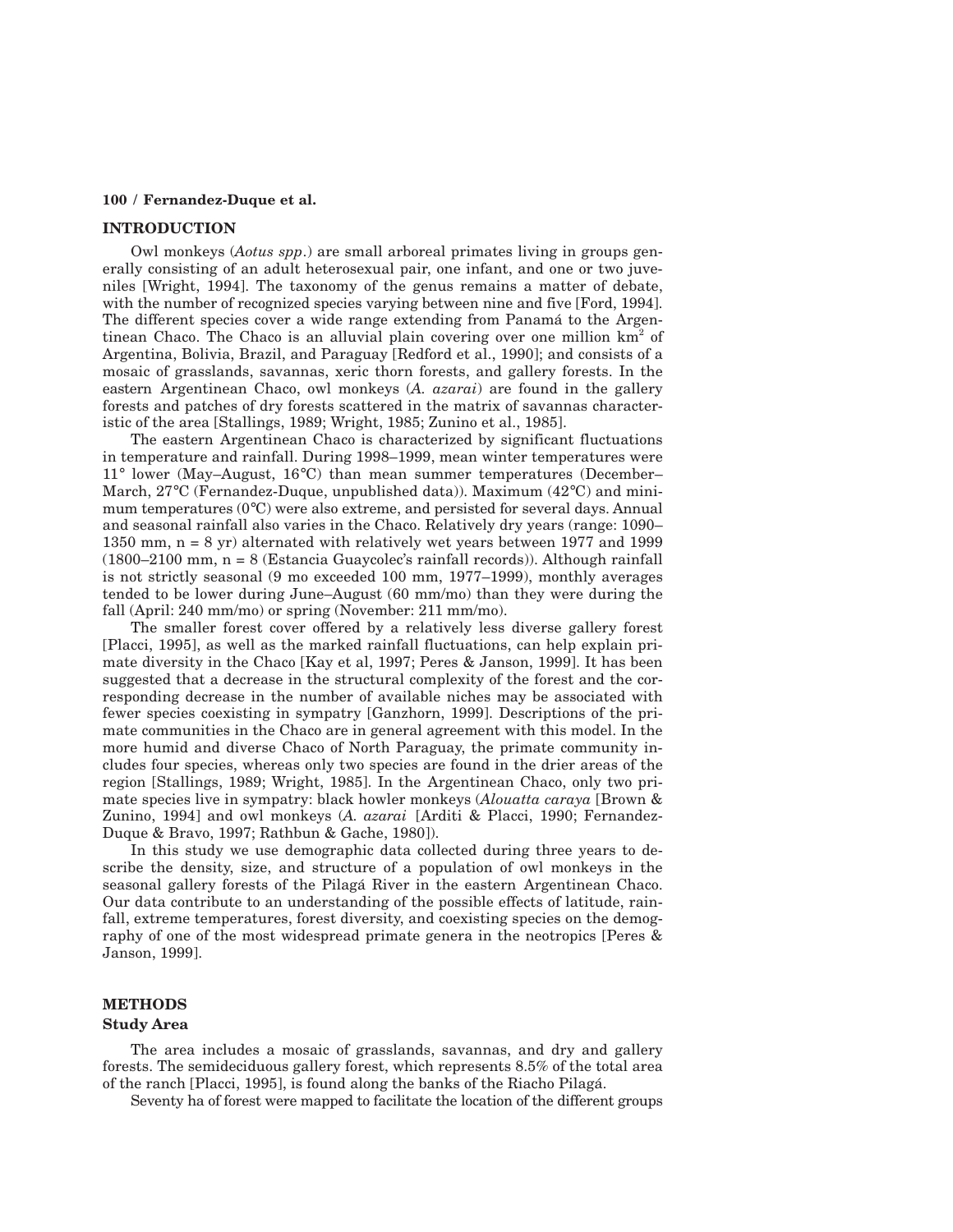of monkeys. Fourteen km of transects, running east–west and north–south, and spaced every 100 m, were established within the 70 ha. Transects were measured and marked every 50 m with fluorescent plastic flagging and aluminum tags.

# **Study Population**

We studied *Aotus azarai*, one of the five primate species that ranges south of the Amazon River [Ford, 1994]. The subspecies *A. a. azarai* is found in the Argentinean provinces of Formosa and Chaco [Brown & Zunino, 1994]. The study population is located on a 25,000-ha private cattle ranch (Estancia Guaycolec,  $58^{\circ}13'$  W,  $25^{\circ}$   $54'\mathrm{S}$  ).

As opposed to other species of owl monkeys in lower latitudes that are strictly nocturnal [Wright, 1989], mirikinás are active during the day as well as during the night [Arditi, 1992; Fernandez-Duque & Bravo, 1997; Sloan & Fernandez-Duque, 1999; Wright, 1985]. The cathemeral owl monkeys [Tattersall, 1987] of the Argentinean Chaco provide a unique opportunity for obtaining accurate descriptions of population structure during daylight in an otherwise nocturnal genus.

# **Population Density and Size**

We report population size and density from data collected during a threeyear period (June 1997–May 2000), during most of which (25 mo) we were living in the forest. When we were not living in the forest, one of us monitored the population at least once every other month.

Our estimates of population density and population size are computed from data on 11 neighboring groups. We contacted these groups on approximately 900 occasions and spent more than 2,000 hours observing them as part of ongoing studies on cathemerality [Sloan & Fernandez-Duque, 1999] and infant survival and development (Rotundo et al., unpublished results). The data reported here were collected during daylight encounters with the groups.

## **Group Size**

We report group size for all groups contacted on at least four different occasions ( $n = 17$  groups). Eleven groups (Table I) are part of a long-term study and have been monitored since 1997, whereas the remaining six groups were part of a preliminary study ( $n = 4$ ) [Fernandez-Duque & Bravo, 1997] or observed ad libitum near the area of study  $(n = 2)$ . Group sizes of the study groups are reported for all months when they were contacted (Table I). Additional information on group size is reported from six additional groups contacted ad libitum during our work in the area and during a preliminary study of the population [Fernandez-Duque & Bravo, 1997].

To estimate group size, whenever we contacted a group we spent a minimum of 15 minutes counting all visible individuals. Still, on most occasions we would remain with the group for several hours while collecting behavioral data for other ongoing studies. Differences in group counts could result from differences in visibility at different times of the day and night, to interobserver differences in the ability to find all individuals, or to certain animals (usually juveniles) spending time apart from the group. Thus, since it is more likely that group size was sometimes underestimated than overestimated, the group size reported for each month is the maximum recorded group size for that period.

To describe changes in group size, we calculated the percentage of the total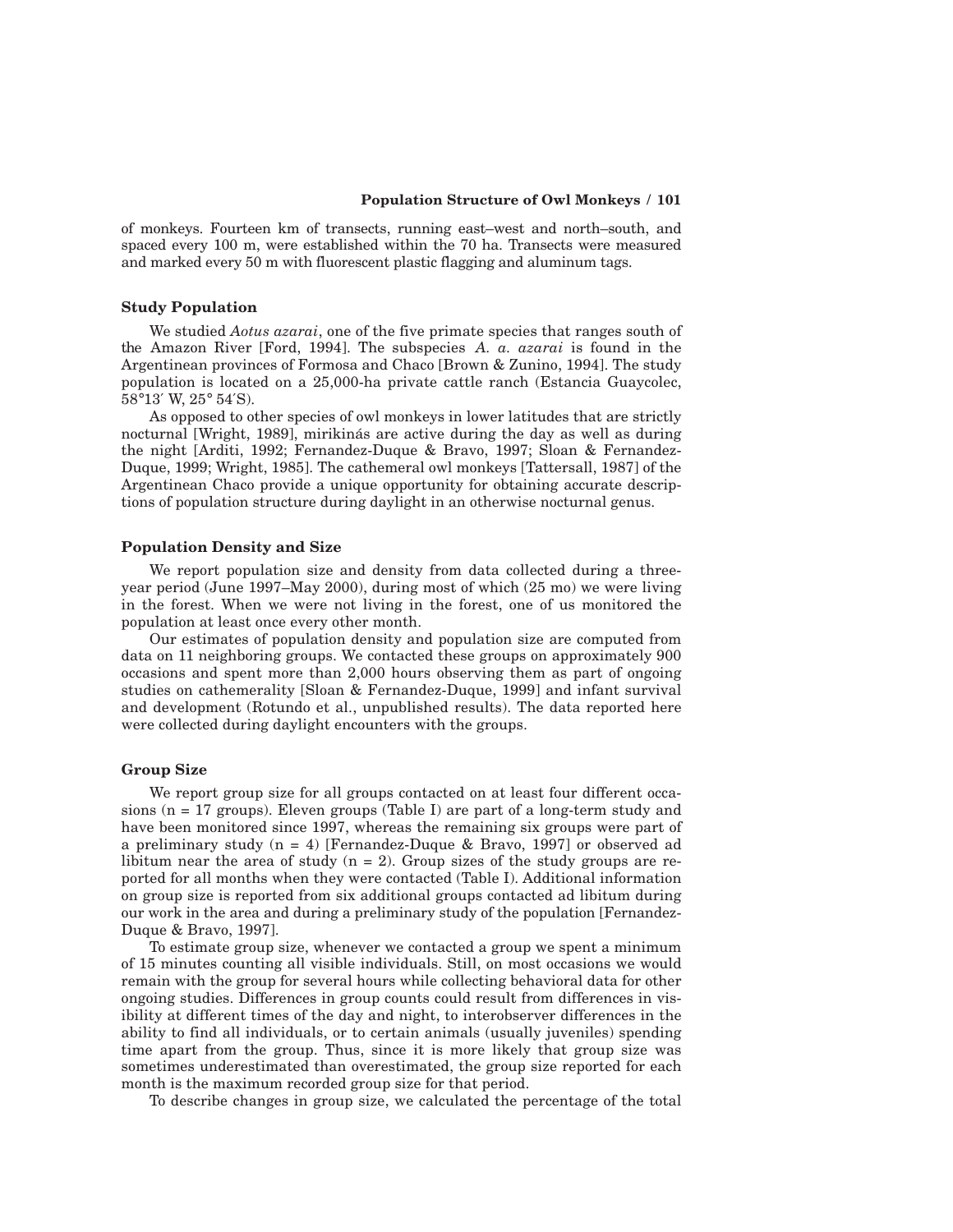| TABLE I. Monthly Grou   |         |   |    |         | $\mathbf{p}$ |    |   |   |    |   |   |   | Size and Number of times Each Group Was Contacted Between June 1997 and May 2000 |                        |                   |                   |                |                   |   |               |    |                          |               |        |           |           |   |          |          |                   |                   |        |        |   |    |                 |            |
|-------------------------|---------|---|----|---------|--------------|----|---|---|----|---|---|---|----------------------------------------------------------------------------------|------------------------|-------------------|-------------------|----------------|-------------------|---|---------------|----|--------------------------|---------------|--------|-----------|-----------|---|----------|----------|-------------------|-------------------|--------|--------|---|----|-----------------|------------|
|                         |         |   |    | 1997    |              |    |   |   |    |   |   |   | 1998                                                                             |                        |                   |                   |                |                   |   |               |    |                          |               |        | 1999      |           |   |          |          |                   |                   |        | 2000   |   |    |                 |            |
| Group name              |         | ⇁ | ₫  | w       | 0            | z  | ≏ | ᢏ | 匞  | ⊠ | ⋖ | ⊠ | ᠆<br>F                                                                           | ⋖                      | S                 | 0                 | z              | ≏                 | ᢏ | 匞             | ⊠  | ⋖                        | ⊠             | F      | ᠆         | ⋖         | S | 0        | z        | ≏                 | ¬                 | 匞      | ⊠      | ⋖ | ×  | $\#$ mo         | cont.<br># |
| B68 size                |         | w | IJ | rc      |              |    |   |   |    |   |   | 4 |                                                                                  | 4<br>4                 |                   | 4                 | 4              | 4                 | 4 | w             | Ğ  | S                        | w             | ω      | w         |           |   |          | Ľ        | w                 | IJ                | S      | S      |   |    | 26              | 84         |
| $\#$ contacts           |         |   |    |         |              |    |   |   |    |   |   |   |                                                                                  | $\mathbf{\Omega}$<br>2 |                   | က                 | œ              | $\sim$            |   |               |    |                          |               |        |           |           |   |          |          |                   | ⊂                 | $\sim$ | $\sim$ |   |    |                 |            |
| CAMP size               |         |   |    |         |              |    |   |   |    |   |   |   |                                                                                  |                        | 5                 |                   |                |                   |   |               |    |                          |               |        |           |           |   | w        |          | ∞                 | ಣ                 | ຕ      | ಣ      |   |    | $\frac{6}{1}$   | $30\,$     |
| $\#$ contacts           |         |   |    |         |              |    |   |   |    |   |   |   | 2                                                                                |                        |                   |                   |                |                   |   |               |    |                          |               | c<br>Л | ∞         |           |   |          |          | ∞                 |                   | ∞      |        |   |    |                 |            |
| CC size                 |         |   |    |         |              | LO |   |   |    |   |   |   |                                                                                  |                        |                   | S                 | S              | S                 | ທ |               | w  | w                        | ທ             | ۱C     | <b>LO</b> | w         |   |          |          | ທ                 | ນດ                |        | ಣ      |   | w  | 28              | 117        |
| $\#$ contacts           |         |   |    |         |              |    |   | 2 |    |   |   |   |                                                                                  | S<br>N                 |                   | G                 | అ              | Z                 |   | ల<br>$\infty$ |    | Z                        |               | ₩      | Ľ         | ဖ         |   | ల        | Ľ        | $\mathbf{\Omega}$ | r                 | ల      | ↤      |   |    |                 |            |
| $CO$ size               |         |   |    | అ       | అ            |    |   | Þ | ۱C |   |   |   | S                                                                                | Ľ                      | ç<br>ıо           | S                 | Ğ              | ↤                 |   | 4             | 4  | ⇥                        | 4             |        |           | ↵         | ↤ | ۱C       | ۱C       | ı.                | rc                | ıо     | P      |   | S  | ದ               | <b>22</b>  |
| $\#$ contacts           |         |   |    |         | 2            |    |   | Z |    |   |   |   |                                                                                  | ಣ<br>ಣ                 | 4                 | ග                 | ıо             |                   | r | ಣ             | ນລ | w                        | ∞             | r      | S         | 2         |   |          |          | ນລ                | ಣ                 | ఴ      | 2      |   |    |                 |            |
| D100 size               |         |   |    | ಣ       |              | S  |   | က | S  |   |   | S |                                                                                  | က<br>S                 | S                 | ಣ                 | S              | S                 |   | ന<br>ന        | ಣ  | က                        | က             | S      | ന         | S         |   |          |          | 4                 | 4                 | ↤      | ⇥      |   | 2  | 28              | 113        |
| $\#$ contacts           |         |   |    |         |              |    |   |   |    |   |   | 5 |                                                                                  | 2<br>2                 | $\mathbf{\Omega}$ | N                 | ⊢              | ಣ                 |   | r<br>$\infty$ |    | $\infty$                 | െ             | ⊢      | $\sim$    | S         |   | $\infty$ |          | ∞                 | ນລ                | అ      | 2      |   | Z  |                 |            |
| D1200 size              | Ğ       |   |    | ຕ ro ci | Ğ            |    |   |   |    |   |   | 4 |                                                                                  |                        |                   | ıо                |                |                   |   |               |    |                          |               |        |           | S         |   | ∞        |          | ∞                 | అ                 | IJ     |        |   | ↤  | $\frac{6}{1}$   | 32         |
| $\#$ contacts           | 2       |   |    |         | ٦<br>۳       |    |   |   |    |   |   | 2 |                                                                                  |                        |                   |                   |                |                   |   |               |    |                          |               |        |           | က         |   |          |          |                   | ಣ                 |        |        |   |    |                 |            |
| D500 size               | S       |   |    | ၵ       | က            |    |   |   |    |   |   |   |                                                                                  | S<br>S                 | က                 | 4                 |                |                   |   | m             | S  | S                        | ಣ             | m      | S         | ಣ         |   |          |          |                   |                   |        | 4      |   |    | 27              | 19         |
| $\#$ contacts           | $\circ$ | ≌ |    | 4       |              |    |   |   |    |   |   |   | ↵                                                                                | ã                      | ಣ                 | ల                 | ⊢              | ç                 |   | ທ<br>ల        |    | $\sim$                   | Z             |        | w         | S         |   |          |          | ≌                 | ≌                 | ౚ      | 2      |   |    |                 |            |
| D800 size               |         | S |    | S       |              |    |   |   |    |   |   | ಣ |                                                                                  |                        |                   |                   |                |                   |   |               | ຕ  |                          | ಣ             |        | ಣ         |           |   | ಣ        |          |                   | 4                 | 4      | 4      |   |    | $\frac{5}{2}$   | 69         |
|                         |         | S |    | IJ      |              |    |   |   |    |   |   |   |                                                                                  |                        |                   |                   |                |                   |   |               |    |                          | $\mathcal{C}$ | J<br>c |           |           |   | w        | $\infty$ | Þ                 | 2                 | S      | 9      |   |    |                 |            |
| $\#$ contacts E500 size |         |   |    |         |              |    |   |   |    |   |   |   |                                                                                  |                        |                   |                   |                |                   |   |               |    |                          |               |        |           |           |   | ⇥        | ۱O       | ıО                | IJ                | ю      | ю      |   | ıо | 28              | 86         |
| $\#$ contacts           | 2       |   |    | N       |              |    |   |   |    |   |   | m |                                                                                  | c                      |                   |                   |                | $\mathbf{\Omega}$ |   | Ľ             | Ľ  |                          |               | 2      | ಣ         | 2         |   | cc       | Ľ        | ıО                | $\infty$          |        |        |   |    |                 |            |
| F1200 size              |         |   |    |         |              |    |   |   |    |   |   |   |                                                                                  | က                      |                   | S                 |                |                   | ಣ |               |    |                          |               | 4      |           | 4         |   | 4        |          | ಣ                 | ಣ                 | ಣ      | က      |   | ∞  | $\overline{14}$ | 26         |
| $\#$ contacts           |         |   |    |         |              |    |   |   |    |   |   |   |                                                                                  | S                      |                   | $\mathbf{\Omega}$ |                |                   |   | $\sim$        |    |                          |               |        |           | <b>LO</b> |   | Z        |          | N                 | $\mathbf{\Omega}$ | Z      |        |   |    |                 |            |
| INTR. size              |         |   |    |         | ಣ            |    |   |   |    |   |   |   |                                                                                  | ∞<br>က                 |                   |                   | S              | S                 |   | ന<br>∞        |    | S                        | S             | ∞      |           | က         | ∞ | ന        | ∞        | ಣ                 | ಣ                 | ಣ      | က      |   | က  | 26              | 74         |
| $\#$ contacts           | ā       | 2 | 2  |         |              |    |   |   |    |   |   |   |                                                                                  | $\blacksquare$         |                   |                   | $\blacksquare$ | S                 | 4 | Ľ             |    | $\overline{\phantom{0}}$ | G             | ᆉ      |           | −         |   | S        | G        | r                 | G                 | 4      | S      |   |    |                 |            |
|                         |         |   |    |         |              |    |   |   |    |   |   |   |                                                                                  |                        |                   |                   |                |                   |   |               |    |                          |               |        |           |           |   |          |          |                   |                   |        |        |   |    |                 |            |

 $\#$  mo, total number of months contacted;  $\#$  cont, total number of times each group was contacted.

# mo, total number of months contacted; # cont, total number of times each group was contacted.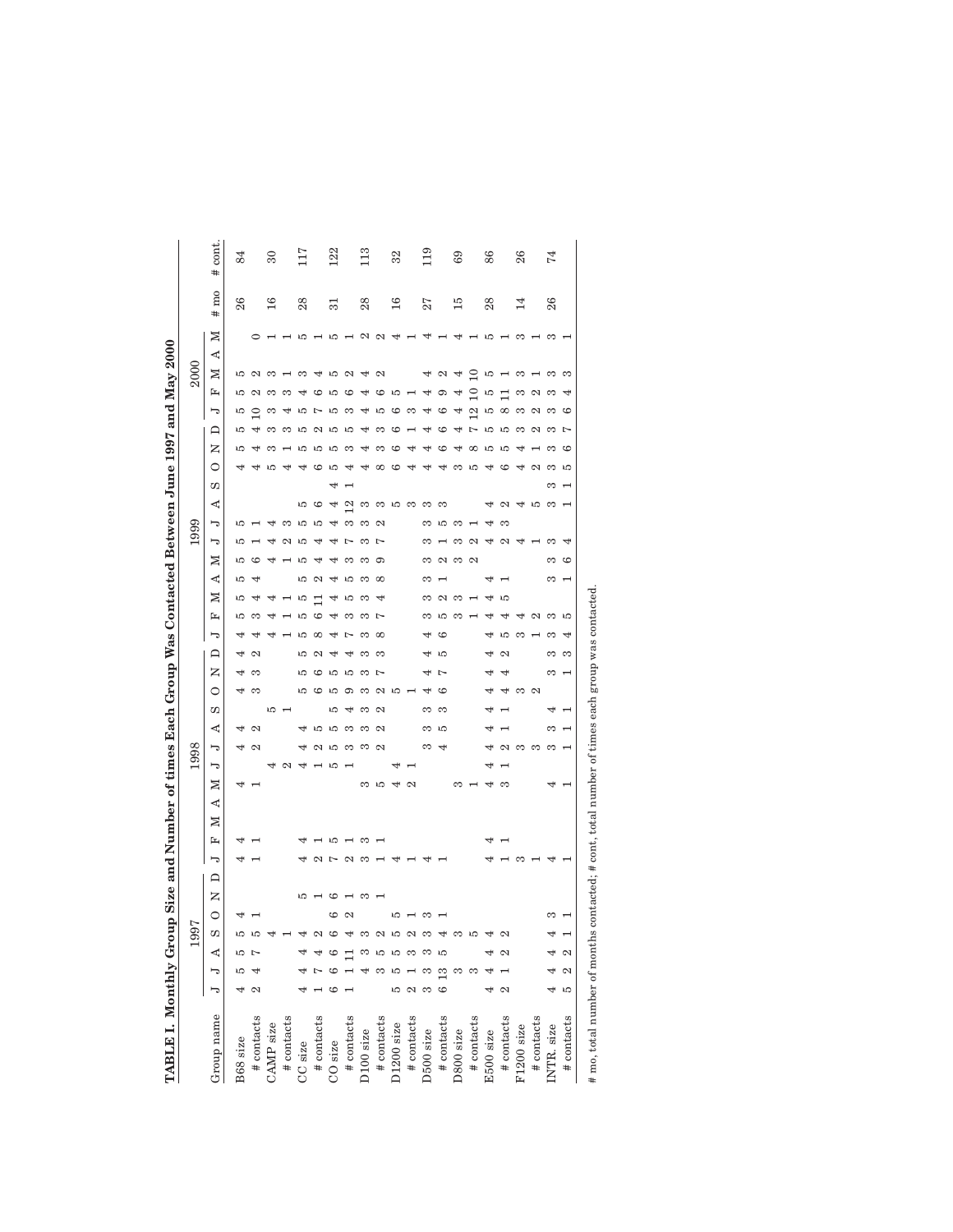number of months that each group had three, four, five, or six individuals. We consider it more informative to report that a group had three individuals during 84% of the months observed (26 mo) and four individuals the rest of the time (5 mo) instead of reporting that it had an average group size of 3.2 individuals.

On approximately 100 occasions we contacted individuals that seemed to be solitary when found. These presumed solitary animals were not systematically observed or studied. Thus, we do not report in this study the data collected ad libitum from them.

# **Group Composition**

We describe the age structure of the population towards the end of the study (March 2000), when our ability to estimate age based on relative size, as well as on our knowledge of each group's history, had improved. During data collection in the forest, animals were assigned to one of the following age categories based on their relative size: adult, juvenile, or infant. In many cases, this resulted in groups being reported as having two, three, or even four adultsize individuals.

Individuals are unequivocally of smaller size until they are at least 18 months of age. Since most births (96%, 25 births in 11 groups) occurred between October and November of each year  $(n = 3$  yr, 1997–1999, unpublished data), it was possible to determine in March 2000 that all "infants" were approximately 5–6 months old, whereas all "juveniles" were approximately 17–18 months old. To obtain these estimates we assumed that infants and juveniles do not transfer between groups. This is a reasonable assumption since we have never encountered infants or juveniles wandering alone or missing from groups.

Estimating the age of adult-size individuals requires a greater degree of speculation. Still, we feel compelled to provide estimates, even if speculative, since those individuals represented 65% of the population in March 2000 (32 individuals). Our age estimates are based on the following assumptions: 1) there is only one pair of reproducing adults in each group, and 2) there is no transferring of infants and juveniles between groups. Although animals born in the 1997 birth season could not be distinguished by size from adults in March 2000, we estimate their age at approximately 29–30 months and classify them as "J97." For the most part, these animals have been observed since they were born in 1997.

It was not possible to sex individuals since owl monkeys are sexually monomorphic.

# **RESULTS**

# **Population Density and Size**

The study population was formed by 11 neighboring groups. The number of groups in the area did not change during the study, and total population size ranged between 40 and 45 individuals.

Group density as calculated from 11 groups ranging over approximately 70 ha of forest was 16 groups/km<sup>2</sup>. Group density was slightly higher than previous census estimates in the area (range: 8-14 groups/km<sup>2</sup> [Arditi & Placci, 1990; Rathbun & Gache, 1980; Zunino et al., 1985]), or for tropical populations of owl monkeys (*Aotus azarai* (Beni, Bolivia): 14 groups/km<sup>2</sup> [García & Braza, 1989]; *A. nancymai* (Iquitos, Perú): 6–11 groups/km<sup>2</sup> ; *A. vociferans* (Iquitos, Perú): 2–10 groups/km2 [Aquino & Encarnación, 1988]; and *A. nigriceps* (Manú National Park, Perú):  $10$  groups/km<sup>2</sup> [Wright, 1985]).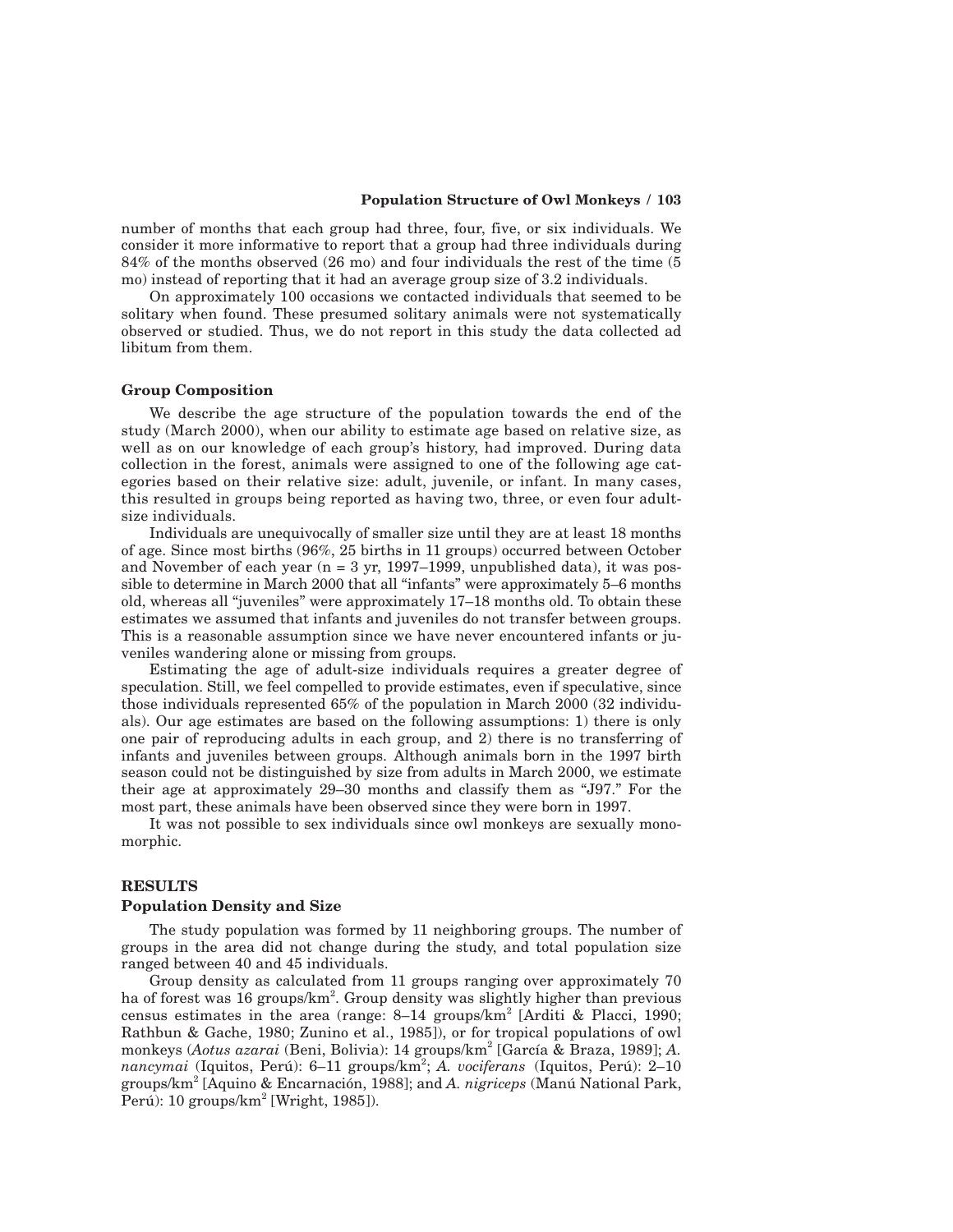The number of individuals present in the area  $(64 \text{ individuals/km}^2)$  was almost twice that reported in the past (range: 25-32 individuals/km<sup>2</sup> [Arditi & Placci, 1990; Rathbun & Gache, 1980, Zunino et al. 1985]).

## **Group Size and Composition**

Studied groups ranged in size between three and seven individuals. Approximately half of the groups  $(n = 5)$  were "small" groups generally composed of three individuals and never having more than four individuals. The remaining groups  $(n = 6)$  were "large" groups composed of four or five individuals, but sometimes having six or even seven individuals (Table II). One of these large groups (Group C0) had six individuals during 1997, including two adults, two juveniles, and two similarly-sized infants. A month after the birth of an infant in 1997, the group lost two adult-size individuals.

Data on group size from the six groups observed ad libitum agree with the pattern observed in the more intensively studied groups. One group had three individuals, three groups had four, and two had five.

Small groups tended to be land-locked, whereas large groups occupied areas near the river. Four of the five small groups ranged over an area of the forest that provided no access to the river bank. The fifth group, although it had access to the river, did so only in a portion of the river without floodable forest. On the other hand, five of the six large groups had territories that included river banks and floodable forest. The difference in size between groups with or without access to the river is statistically significant, as indicated by Mann-Whitney tests done using the minimum (U = 5.5,  $P = 0.045$ ) or the maximum (U = 19.5,  $P =$ 0.039) group size (Table II).

All groups fluctuated in size during the period of study (Table II). Most groups  $(n = 8)$  only added or lost one individual, fluctuating between three and four individuals ( $n = 5$  groups), or four and five ( $n = 3$  groups). The remaining two groups varied their size in two  $(n = 2 \text{ group})$  or even three individuals  $(n = 1$ group). Despite these fluctuations, there was no indication that groups tended to increase or decrease in size over the years, as indicated by a Friedman analysis of variance  $(X^2 = 2.364, df = 2, P = 0.307)$ .

In March 2000, one-third of the population consisted of infants and juveniles, whereas the remaining two-thirds were adult-size individuals (Table III). Every group had a reproducing pair, which accounts for 22 of the adult-size indi-

|                  |          |    |          |          |          | Number of individuals in group |     |                      |
|------------------|----------|----|----------|----------|----------|--------------------------------|-----|----------------------|
| Group name       | 3        | 4  | 5        | 6        | 7        | Min                            | Max | Access to river      |
| D <sub>100</sub> | 71       | 29 | $\Omega$ | $\Omega$ | $\Omega$ | 3                              | 4   | $\rm No$             |
| D <sub>500</sub> | 56       | 44 | 0        | $\Omega$ | $\Omega$ | 3                              | 4   | $\rm No$             |
| D800             | 60       | 40 | 0        | $\Omega$ | $\theta$ | 3                              | 4   | Yes                  |
| F1200            | 64       | 36 | 0        | $\Omega$ | $\Omega$ | 3                              | 4   | $\rm No$             |
| <b>INTRUSO</b>   | 78       | 22 | 0        | $\Omega$ | $\Omega$ | 3                              | 4   | $\rm No$             |
| <b>B68</b>       | 0        | 42 | 58       | $\Omega$ | $\theta$ | 4                              | 5   | Yes                  |
| E500             | $\Omega$ | 79 | 21       | $\Omega$ | $\Omega$ | 4                              | 5   | $\rm No$             |
| CAMP             | 38       | 50 | 13       | $\Omega$ | $\Omega$ | 3                              | 5   | Yes                  |
| $_{\rm CC}$      | $\Omega$ | 43 | 57       | $\Omega$ | $\theta$ | 4                              | 5   | $\operatorname{Yes}$ |
| D1200            | $\Omega$ | 25 | 50       | 25       | $\Omega$ | 4                              | 6   | $\operatorname{Yes}$ |
| $_{\rm CO}$      |          | 32 | 45       | 19       | 3        |                                | ,   | $\operatorname{Yes}$ |

**TABLE II. Percentage of Months Contacted With Different Group Size**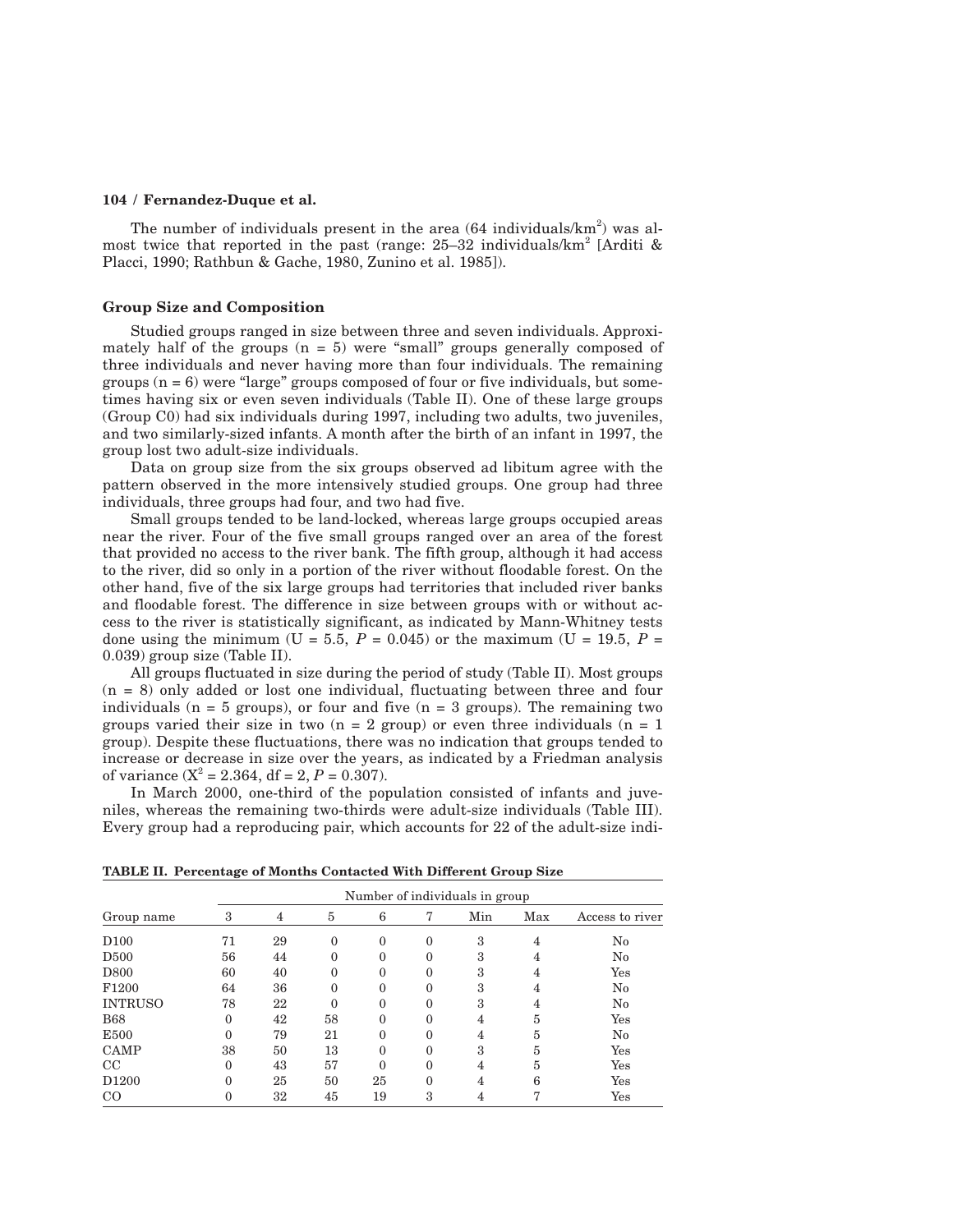|                  |    |    | Adult-size individuals |    |                             |
|------------------|----|----|------------------------|----|-----------------------------|
| Group name       |    | J  | J97                    | ?  | A                           |
| D <sub>100</sub> |    |    |                        |    | $\mathcal{D}_{1}$           |
| D <sub>500</sub> |    |    |                        |    | 2                           |
| D800             |    |    |                        |    | 2                           |
| F1200            |    |    |                        |    | 2                           |
| <b>INTRUSO</b>   |    |    |                        |    | 2                           |
| E500             |    |    |                        |    | 2                           |
| CAMP             |    |    |                        |    | 2                           |
| CC               |    |    |                        |    | 2                           |
| <b>B68</b>       |    |    |                        |    | 2                           |
| D1200            |    |    |                        |    | 2                           |
| CO               |    |    |                        |    | $\mathcal{D}_{\mathcal{L}}$ |
| Total            | 10 |    | 5                      | 5  | 22                          |
| $\%$             | 20 | 14 | 10                     | 10 | 45                          |

**TABLE III. Age Structure of the Population in March 2000**

I, infant (approx. 5-6 mo. old); J, juvenile (approx. 17-18 mo old); J97, approx 29-30 mo old; ?, age undetermined (see text for details); A, reproducing adults.

viduals observed. Of the remaining 10 adult-size individuals, five were born during the 1997 birth season (approximately 29–30 mo old, "J97").

The age estimates of the remaining five adult-size individuals should be considered with caution, given the cumulating evidence on the existing variability in monogamous social systems [Palombit, 1994; Sommer & Reichard, 2000]. Two of those individuals were probably born during 1996 (approximately 41–42 months old in March 2000). A description of how we estimated the age of one of them will clarify our procedures for estimating age: When Group D100 was first contacted in July 1997, it consisted of three adult-size individuals and an infant whose size indicated that it had been born in the 1996 birth season. By November 1997, one of the adult-sized individuals disappeared, leaving the group with three individuals. The group did not have a recorded birth during 1997 or 1998, but had an infant during the 1999 birth season. In March 2000, the group included the 1999 infant and the three individuals who were present already in July 1997. Therefore, the infant born in 1996 was approximately 44 months old in May 2000. Using similar reasoning, we estimate that another individual was born in 1996 (Group C0), whereas the last three were born in 1996 or earlier (Groups CC, B68, and D1200).

#### **DISCUSSION**

This is the first study of owl monkeys (*A. azarai*) focusing on a relatively large number of identified groups and spanning several years. Our data show that owl monkeys in the seasonal subtropical forests of Formosa live at a density as high as that found in tropical forests of Perú and Bolivia. The data also show that the population is formed by social groups of composition comparable to those found in tropical populations. Group size in this population  $(n = 11)$  differed from previous estimates (range: 2.3–3.3 individuals, Arditi & Placci, 1990; Rathbun & Gache, 1980; Zunino et al., 1985). Previous reports of smaller groups in this area were based on census data, which tend to underestimate group size. Our own estimate of group size from census data not reported here was smaller than the known mean group size for the population (3.1 vs. 4.0 individuals).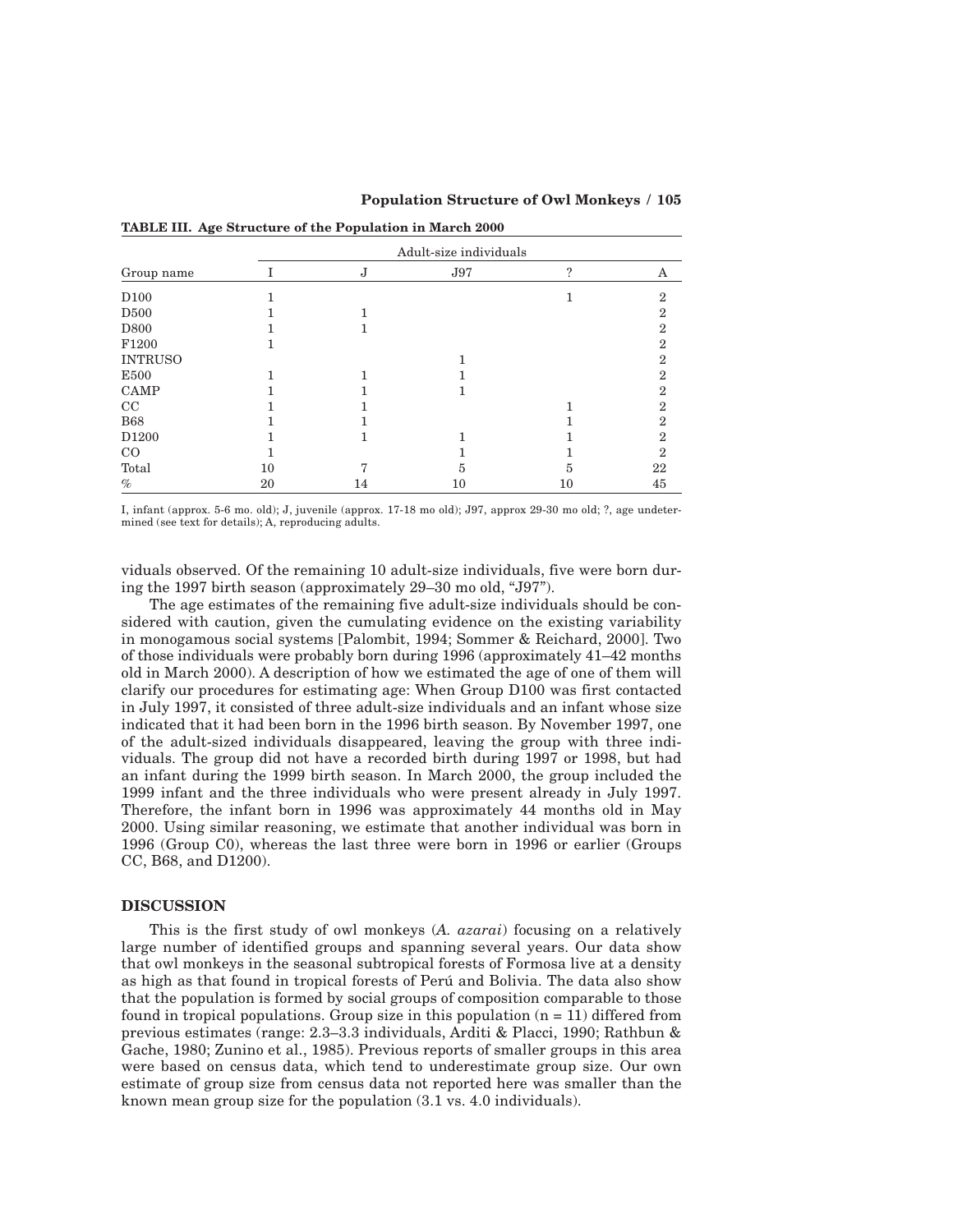The existence of "small" and "large" groups in our population cannot be readily explained. Groups could become larger as a consequence of higher reproductive rates, lower mortality rates, older age at dispersal, or a combination of these factors. All groups but one had an individual born during the last two years, and we did not notice obvious differences in sudden disappearances of individuals. Still, the length of our study does not justify any speculation regarding differences among groups in life-history traits. Differences in group size could also be explained due to differences in availability of resources among territories or differences in number of reproductive opportunities to dispersing individuals.

Due to varying proportions of floodable, highland, lowland, and transitional forest, it is reasonable to expect territories to differ in the quality and abundance of the food resources they offer. Five out of six groups have territories that include access to the river, whereas four of the five small groups are land-locked. Given that the floodable forest is less seasonal than the other types of forest [Placci, 1995], groups with access to the river may have access to a more continuous resource base than land-locked groups. In turn, a better resource base may allow animals to delay dispersal until the right reproductive opportunity arises. A recent study on territory size, ranging behavior, and forest structure will allow us to evaluate this hypothesis [Sloan & Fernandez-Duque, 1999].

Regarding the number of reproductive opportunities to dispersing animals, it is possible that the geometry of land-locked territories provides dispersing monkeys in those smaller groups greater access to neighboring groups into which they might disperse. This alternative would imply that dispersing animals transfer between groups, as opposed to establishing themselves in a new territory. We have not yet noticed a pair of owl monkeys establishing themselves in a new territory. Still, whether dispersing owl monkeys form new groups or transfer to already established groups (as has been described in gibbons [Brockelman et al., 1998; Palombit, 1994; Treesucon & Raemaekers, 1984] and titi monkeys (*Callicebus moloch*; Bossyut, personal communication)) remains an open question.

The relatively high densities and large groups characteristic of the population are probably the result of environmental factors such as temperature, rainfall, forest productivity, number of competitors, and number of predators. Owl monkeys in this part of their range show behavioral and morphological adaptations that may help them cope with the extreme temperatures of the Chaco. Owl monkeys are cathemeral [Arditi, 1992; Sloan & Fernandez-Duque, 1999; Wright, 1985], showing periods of activity during the night as well as during the day. The diurnal activity of owl monkeys may allow them to compensate for missed foraging opportunities during cold nights. Morphological adaptations may include an increase in body weight; there is some indication that owl monkey species at more southern latitudes (*A. azarai*) can be 10–30% heavier than those living closer to the equator [Smith & Junger, 1997].

The effects of rainfall on population density are apparent from an examination of densities along the existing rainfall gradient in the Chaco. Both in Paraguay [Stallings, 1989] and Argentina [Zunino et al., 1985] the abundance of owl monkeys in drier areas was lower than in wetter areas. The western limit to owl monkey distribution seems to be set by the amount of available rainfall in the area. No owl monkey populations exist at locations getting less than 500 mm/yr [Stallings, 1989], whereas the average 1,600 mm/year of rainfall of the eastern Argentinean Chaco seems to be enough to support existing densities.

The pattern of rainfall is usually highly correlated with the productivity and structure of the forest, at least within the range of rainfall characteristic of the area of study [Proctor, 1984, as cited in Kay et al., 1997]. In the gallery forests of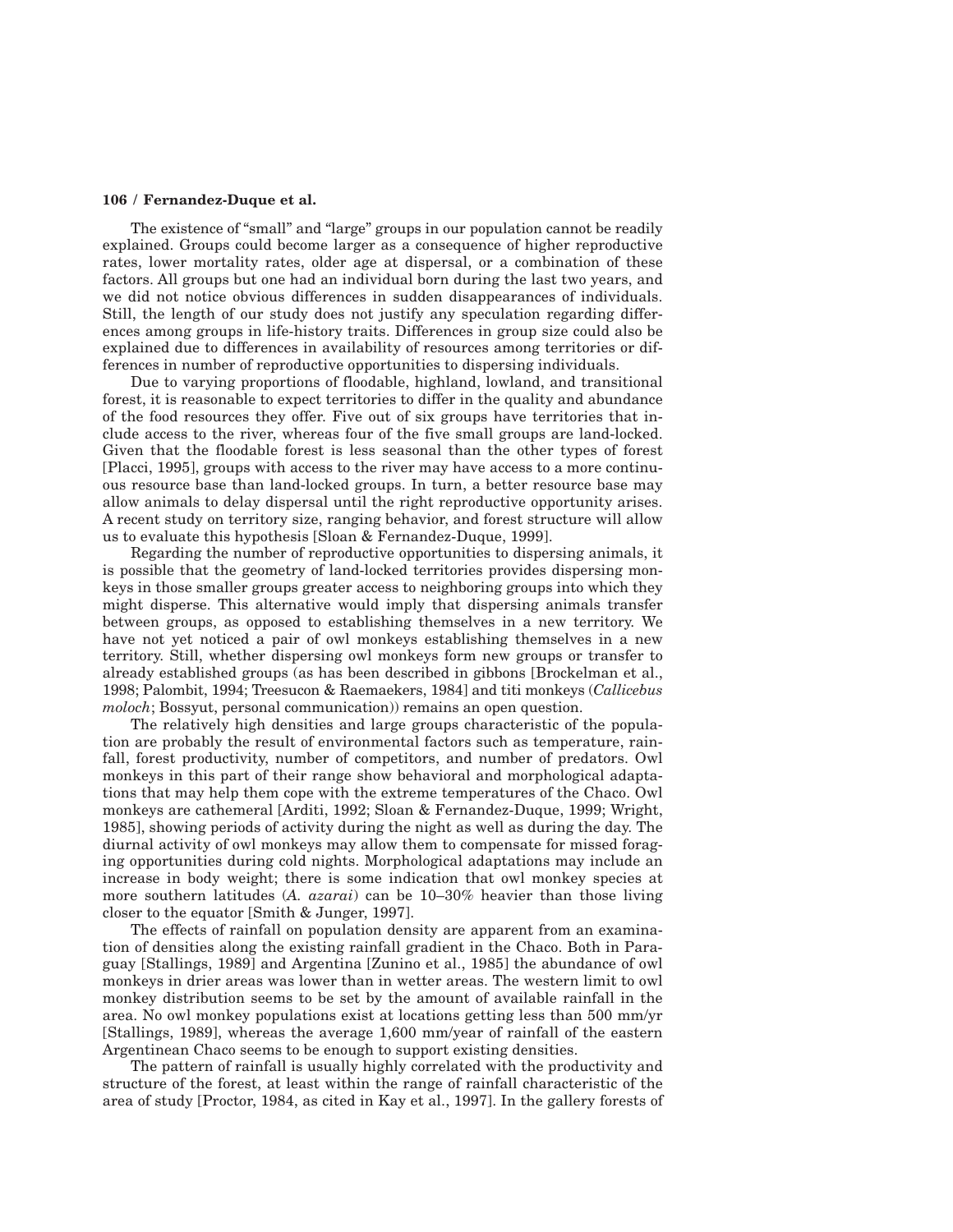Formosa, rainfall influences the seasonal character of the forest, including peaks and lows of productivity [Placci, 1995]. The availability of insects and fruits reaches a peak during the warmer summer months and a minimum during the relatively cold winter [Arditi, 1992; Placci, 1995]. During the months when fruit productivity is lower, owl monkeys may switch to other resources like leaves or flowers [Ganzhorn, 1988; Overdorff, 1993; Terborgh, 1983]. Arditi [1992] reported more than 40% of leaves being consumed in the diurnal and crepuscular diet of owl monkeys in Formosa, and Wright [1985] found similar values in Paraguay. A broader diet may enable them to satisfy their energetic needs ranging over smaller areas, leading to a higher density.

Two additional hypotheses can be formulated to explain this population's demography. Owl monkeys may have reached high densities due to the absence of potentially competing primate species. In this part of their range, owl monkeys are sympatric with only one other primate species (*Alouatta caraya*), whereas they can coexist with as many as 11 primate species in some tropical forests [Terborgh, 1983]. Finally, it remains to be examined whether the absence or presence of particular predators could explain the characteristics of the owl monkey population. Although it is a most interesting hypothesis, we are forced to postpone evaluation of this explanation until systematic data are collected on the composition of the local predator community and its foraging habits.

#### **ACKNOWLEDGMENTS**

E.F.D. conducted part of this research while an Assistant Researcher at the Centro de Ecología Aplicada del Litoral (Conicet, Argentina). This research was supported by grants to E.F.D. from the L.S.B. Leakey Foundation, Douroucouli Foundation, Dumond Conservancy for Primates and Tropical Forests, Center for Field Research, University of California Research Expeditions Program, Argentinean National Council for Scientific and Technological Research (PIP 0051/ 98, CONICET), and Zoological Society of San Diego. We thank the Earthwatch and UREP volunteers, as well as the Argentinean and foreign students who helped at different stages of the project. The work would not have been possible without the logistic support provided by Mr. Emilio Arauz and Mr. John Adams, in representation of Pilagá S.A. Ganadera. This work benefited from the suggestions of Michael Andrews, Anthony Di Fiore, Andy Marshall, Claudia Valeggia, and two anonymous reviewers.

#### **REFERENCES**

- Aquino R, Encarnación F. 1988 Population densities and deographic distribution of night monkeys (*Aotus nancymai* and *Aotus vociferans*) (Cebidae: Primates) in Northeastern Perú. Am J Primatol 14:375–381.
- Arditi SI, Placci LG. 1990. Hábitat y densidad de *Aotus azarae* y *Alouatta caraya* en el Riacho Pilagá, Formosa. Bol Primatol Latin 2:29–47.
- Arditi SI. 1992. Variaciones estacionales en la actividad y dieta de *Aotus azarae* y *Alouatta caraya* en Formosa, Argentina. Bol Primatol Latin 3:11–30.
- Brockelman WY, Reichard U, Treesucon U, Raemaekers JJ. 1998. Dispersal, pair formation and social structure in gibbons

(*Hylobates lar*). Behav Ecol Sociobiol 42: 329–339.

- Brown A, Zunino GE. 1994. Hábitat, densidad y problemas de conservación de los primates en Argentina. Vida Sil Neotrop  $3:30-40.$
- Fernandez-Duque E, Bravo SP. 1997. Population genetics and conservation of owl monkeys in Argentina: a promising field site. Neotrop Prim 5:48–50.
- Ford SM. 1994. Taxonomy and distribution of the owl monkey. In: Baer JF, Weller RE, Kakoma I, editors. *Aotus*: the owl monkey. San Diego: Academic Press. p 1–57.
- Ganzhorn JU. 1988. Food partitioning among Malagasy primates. Oecol 75:436–450.